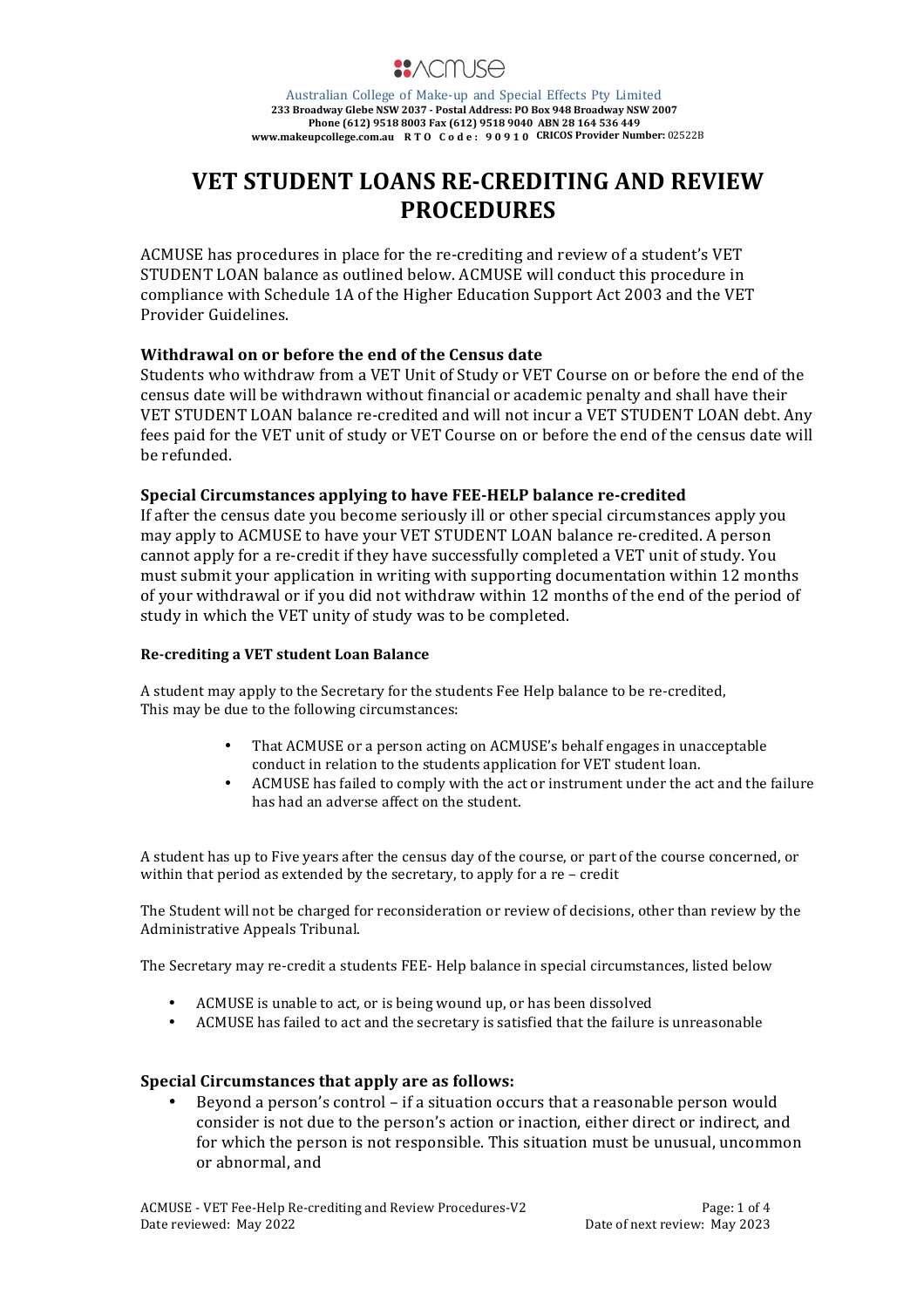

Do not make full impact until on or after the census date –if the person's circumstances occur;

- before the census date, but worsen after that day

- before the census date, but the full effect does not become apparent until after that day; or

- on or after the census date, and

It is impracticable for the person to complete the unit of study requirements circumstances such as;

- medical; where a person's medical condition has changed to such an extent that he or she is unable to continue studying;

- family/personal circumstances. For example, death or severe medical problems within a family, or unforeseen family financial difficulties, so that it is unreasonable to expect a person to continue studies;

- employment related circumstances. For example, where a person's employment status or arrangements have changed so that the person is unable to continue his or her studies, and this change is beyond the person's control

- course related circumstances. For example, where ACMUSE has changed the VET unit of study offered and the person is disadvantaged by either not being able to complete the VET unit/s of study or VET courses.

A person is unable to complete the requirements for a VET unit of study, for example, if the person is unable to:

- undertake the necessary private study required, or attend sufficient lecturers or tutorials or meet other compulsory attendance requirements on order to meet their compulsory course requirements

- complete the required assessable work
- sit the required examinations

- complete any other course requirements because of their inability to meet the above

# • **Special circumstances do not include for example**,

- lack of knowledge or understanding of how VET STUDENT LOANS works

- a person's incapacity to repay a debt, as repayments are income contingent and the person can apply for a deferral of a compulsory repayment in certain circumstances

### **Notification**

ACMUSE's nominated officer, the Registrar, will review applications promptly and will notify the student of the decision in writing within one month of receiving the application. ACMUSE will advise the student of their rights for a review of the decision if the student is unsatisfied with the outcome.

The student will be advised that the time limit for applying for a review is 28 days from the day the applicant first received notice of the decision.

# Applying for a Review of the Decision

The student must state the reason why they are applying for a review of a decision. The person responsible for reviewing the decision will be the CEO.

ACMUSE will:

- acknowledge receipt of the request for a review
- notify the student in writing of the reviewer's decision and the reasons for making the decision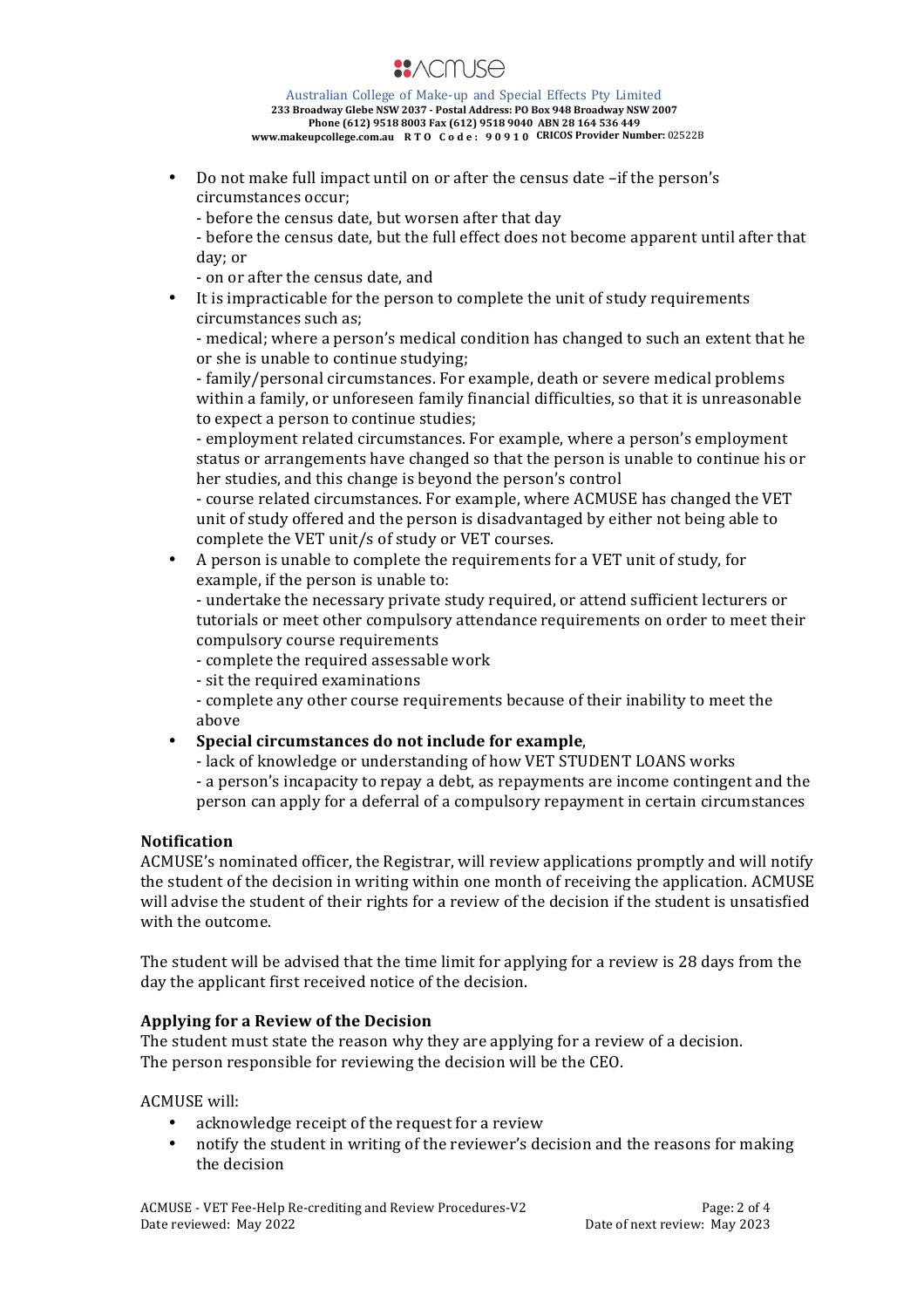

- inform the student that, if the reviewer has not advised the applicant of a decision within 45 days of receiving the application for review, the reviewer is taken to have confirmed the original decision
- advise the student of their right to appeal to the Administrative Appeals Tribunal (AAT) for a review of the reviewer's decision if the applicant is unsatisfied with the outcome; and
- provide the applicant with the contact details and address of the nearest AAT registry

# **Reconsideration of the reviewable decision by AAT**

A person may make an application to the AAT for a reconsideration of a provider's decision to refuse to re-credit or remit, and may supply additional information to the AAT that they did not previously supply to ACMUSE (including the ACMUSE reviewer).

The AAT website is: http://www.aat.gov.au/ The closest AAT registry is located at: Administrative Appeals Tribunal Level 7, City Centre Tower 55 Market Street Sydney NSW 2000 Opening hours: Mon-Fri 8.30am-5pm Telephone: (02) 9391 2400 (metropolitan area) 1300 366 700 (country areas) Fax: (02) 9283 4881

A map and full contact information are available at: http://www.aat.gov.au/ContactUs/NSW.htm Details of fees for lodging an appeal with the AAT are outlined at: http://www.aat.gov.au/FormsAndFees/Fees.htm

From 1 July 2015, an application fee of \$861.00 is applicable for lodging an application for a review of a decision with the AAT.

The Secretary of DEEWR, or his or her delegate, will be the respondent for cases that are before the AAT. Once DEEWR has received notification from the AAT that the person has applied for the reconsideration under section 37 of the *Administrative Appeals Tribunal Act* 1975 (AAT Act), the Secretary must, within 28 days, lodge the following documents with the AAT:

- A statement setting out the findings on material questions of fact, referring to the evidence or other material on which those findings were based and giving the reasons for the decision, and
- Every other document or part of a document that is in the reviewer's possession or under the reviewer's control and is considered by the reviewer to be relevant to the review of the decision by the AAT.